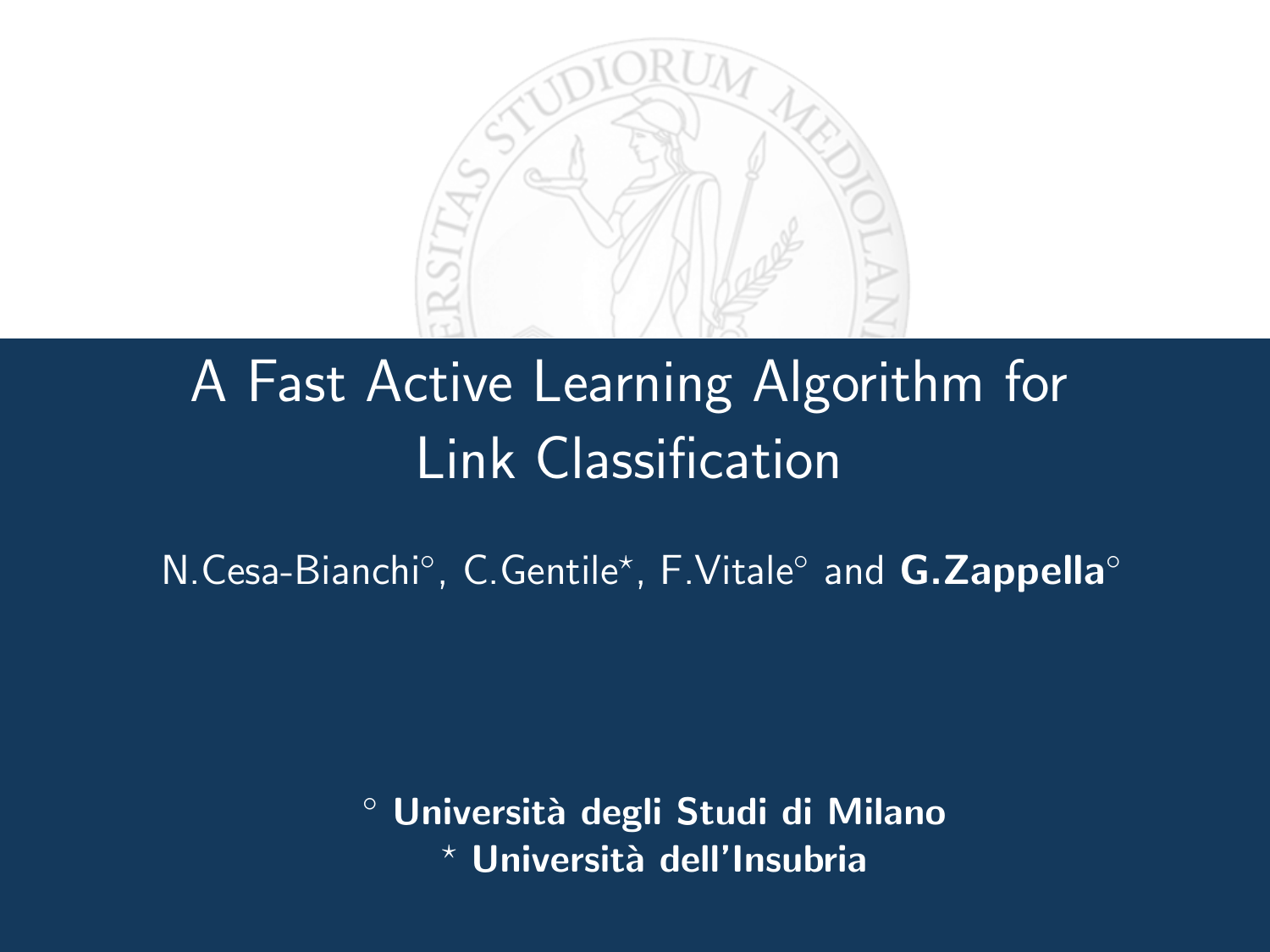#### Università degli Studi di Milano **[Intro](#page-1-0)** Intro

## Model



<span id="page-1-0"></span>Noise: each label may be inconsistent with the 2-cluster structure with probability (at most) p. Lower value of  $p \rightarrow$  better results. **Transductive setting**: graph topology is given Task: predict binary labels on edges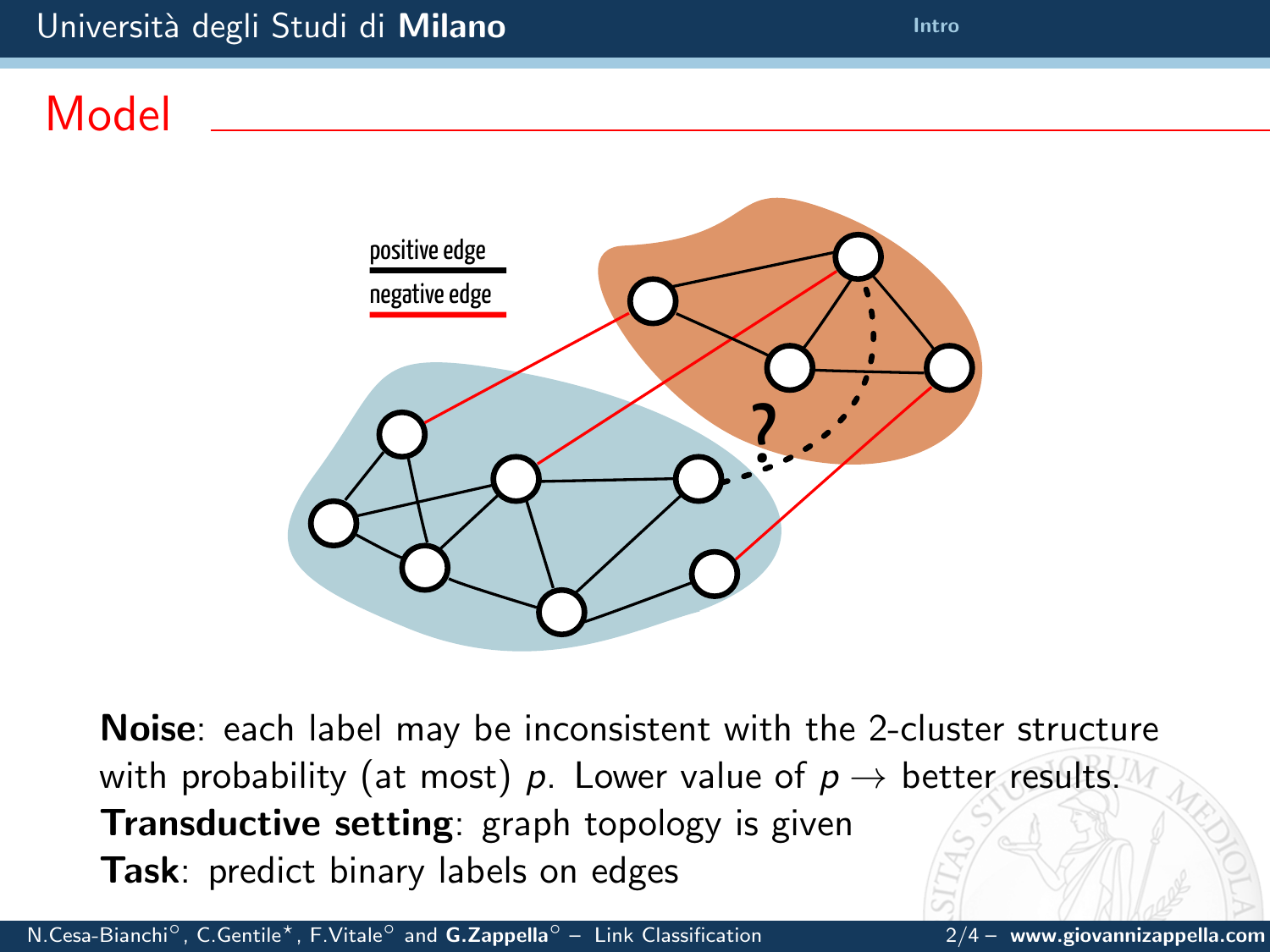### Algorithms

We present active learning algorithms with different trade-offs between number of queried labels and number of mistakes.

- Lower bound:  $\mathbb{E}[m] \geq p E_{test}$
- Dense graph:  $\mathbb{E}[m] \leq 5$   $p$   $E_{test}$  with  $E_{train} = O(|V|^{3/2})$
- Small diameter:  $\mathbb{E}[m] \leq 2$  Diam p  $E_{test}$  with  $E_{train} = |V| 1$

Complete results available at the poster.

All these algorithms have a running time of  $O(|E|)$ .

N.Cesa-Bianchi◦, C.Gentile?, F.Vitale◦ and G.Zappella◦ – [Link Classification](#page-0-0) 3/4 – www.giovannizappella.com